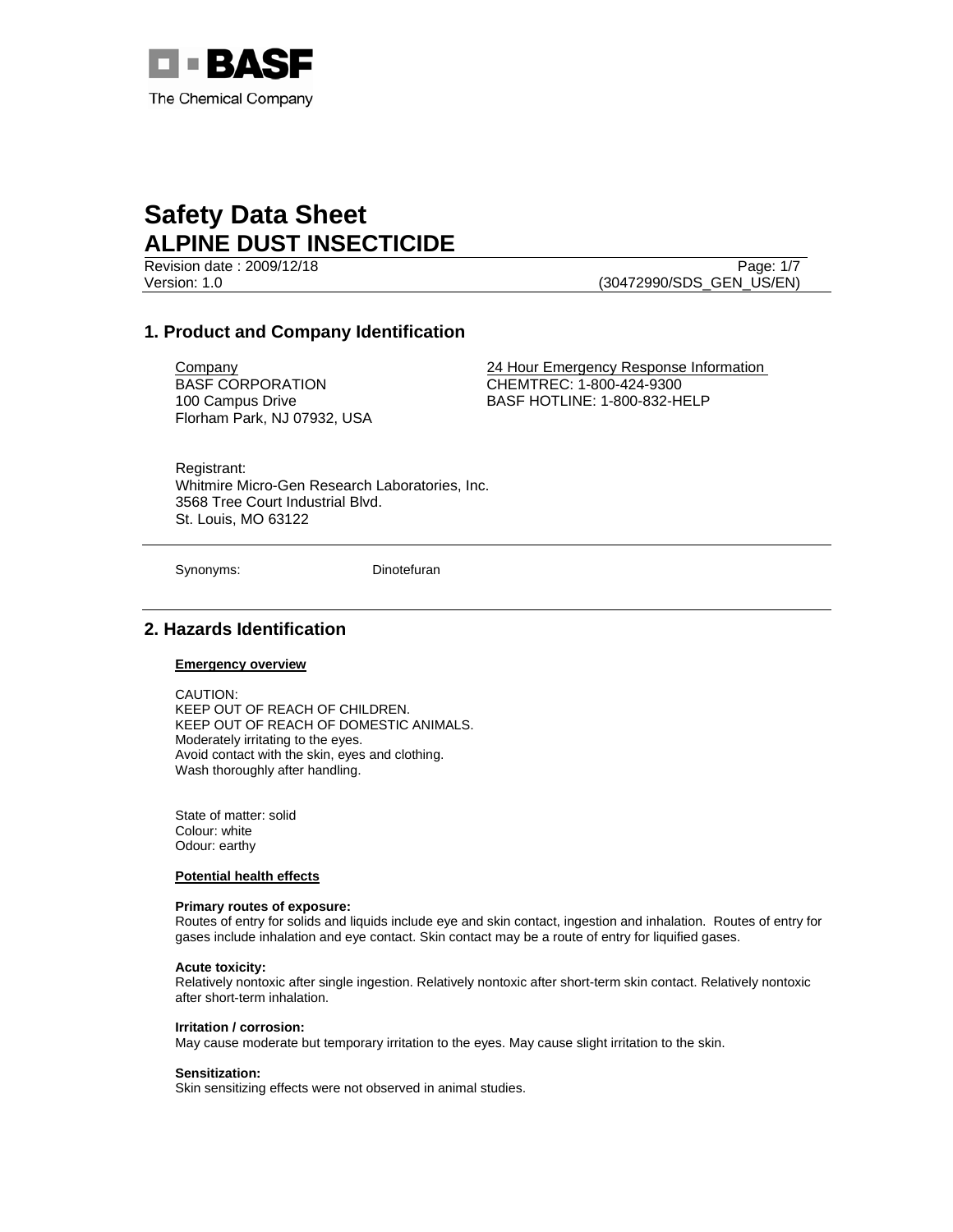Revision date : 2009/12/18 Page: 2/7

Version: 1.0 (30472990/SDS\_GEN\_US/EN)

## **3. Composition / Information on Ingredients**

**CAS Number Content (W/W) Chemical name**

165252-70-0 0.25 % dinotefuran

61790-53-2 99.75 % Diatomaceous Earth

## **4. First-Aid Measures**

#### **General advice:**

First aid providers should wear personal protective equipment to prevent exposure. Remove contaminated clothing. Move person to fresh air. If person is not breathing, call 911 or ambulance, then give artificial respiration, preferably mouth-to-mouth if possible. Call a poison control center or physician for treatment advice. Have the product container or label with you when calling a poison control center or doctor or going for treatment.

#### **If inhaled:**

Remove the affected individual into fresh air and keep the person calm.

#### **If on skin:**

Rinse skin immediately with plenty of water for 15 - 20 minutes.

#### **If in eyes:**

Hold eyes open and rinse slowly and gently with water for 15 to 20 minutes. Remove contact lenses, if present, after first 5 minutes, then continue rinsing.

#### **If swallowed:**

Never induce vomiting or give anything by mouth if the victim is unconscious or having convulsions. Do not induce vomiting. Have person sip a glass of water if able to swallow.

# **5. Fire-Fighting Measures**

Flash point: not applicable not applicable Self-ignition temperature: not self-igniting

#### **Suitable extinguishing media:**

foam, dry extinguishing media, carbon dioxide, water spray

### **Hazards during fire-fighting:**

carbon monoxide, carbon dioxide, nitrogen dioxide, nitrogen oxide, If product is heated above decomposition temperature, toxic vapours will be released. The substances/groups of substances mentioned can be released in case of fire.

## **Protective equipment for fire-fighting:**

Firefighters should be equipped with self-contained breathing apparatus and turn-out gear.

#### **Further information:**

Evacuate area of all unnecessary personnel. Contain contaminated water/firefighting water. Do not allow to enter drains or waterways.

## **6. Accidental release measures**

## **Personal precautions:**

Take appropriate protective measures. Clear area. Shut off source of leak only under safe conditions. Extinguish sources of ignition nearby and downwind. Ensure adequate ventilation. Wear suitable personal protective clothing and equipment.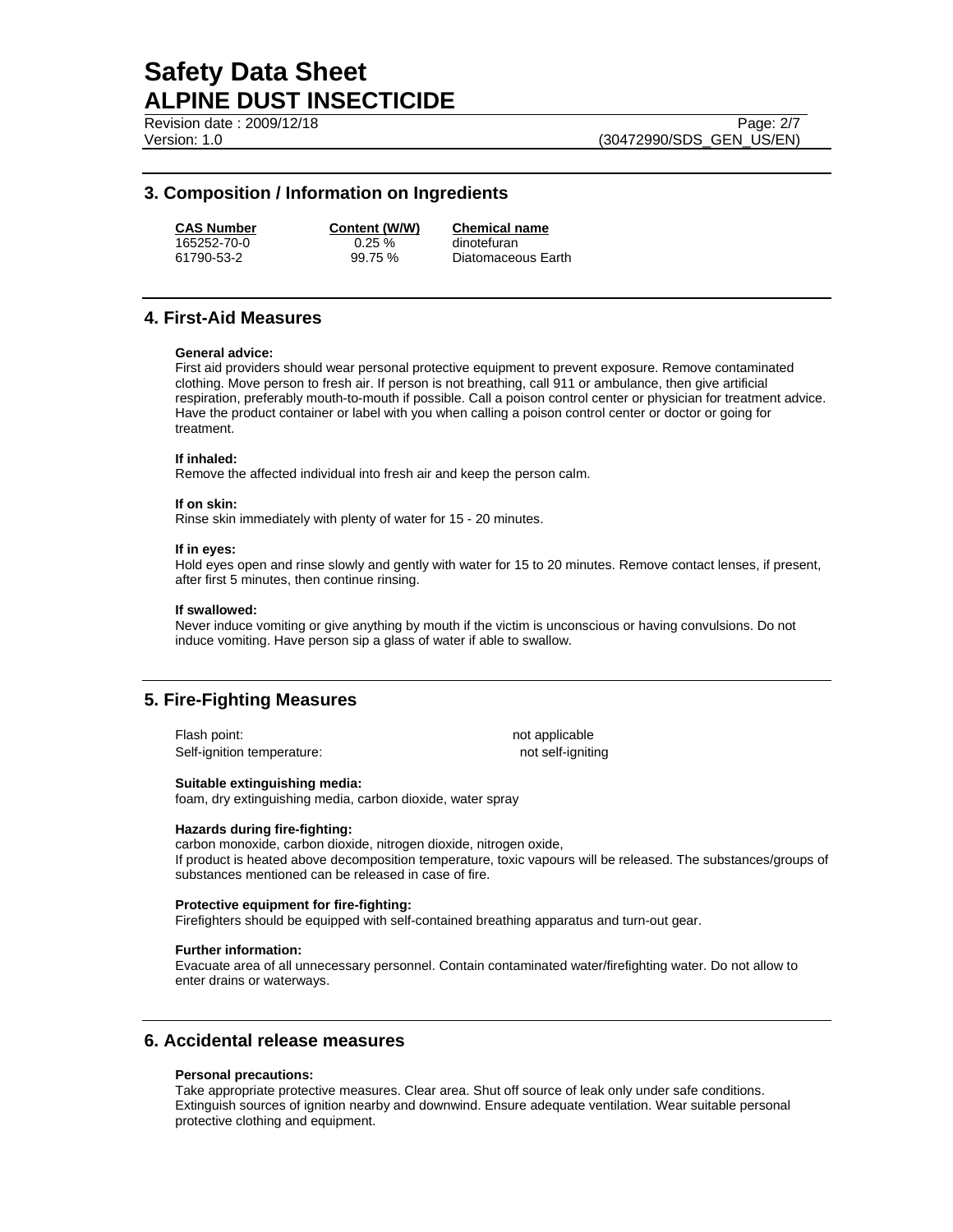Revision date : 2009/12/18 Page: 3/7

Version: 1.0 (30472990/SDS\_GEN\_US/EN)

## **Environmental precautions:**

Do not discharge into the subsoil/soil. Do not discharge into drains/surface waters/groundwater. Contain contaminated water/firefighting water. A spill of or in excess of the reportable quantity requires notification to state, local and national emergency authorities. This product is not regulated by CERCLA ('Superfund').

## **Cleanup:**

Dike spillage. Sweep/shovel up. Avoid raising dust. Use wet cleaning methods when applicable. Place into suitable containers for reuse or disposal in a licensed facility. Spilled substance/product should be recovered and applied according to label rates whenever possible. If application of spilled substance/product is not possible, then spills should be contained, solidified, and placed in suitable containers for disposal. After decontamination, spill area can be washed with water. Collect wash water for approved disposal.

## **7. Handling and Storage**

## **Handling**

### **General advice:**

RECOMMENDATIONS ARE FOR MANUFACTURING, COMMERCIAL BLENDING, AND PACKAGING WORKERS. PESTICIDE APPLICATORS & WORKERS must refer to the Product Label and Directions for Use attached to the product. Provide good ventilation of working area (local exhaust ventilation if necessary). Keep away from sources of ignition - No smoking. Keep container tightly sealed. Protect against heat. Handle and open container with care. Do not open until ready to use. Once container is opened, content should be used as soon as possible. Provide means for controlling leaks and spills. Follow label warnings even after container is emptied. The substance/ product may be handled only by appropriately trained personnel. Avoid all direct contact with the substance/product. Avoid contact with the skin, eyes and clothing. Avoid inhalation of dusts/mists/vapours. Wear suitable personal protective clothing and equipment.

#### **Protection against fire and explosion:**

The relevant fire protection measures should be noted. Fire extinguishers should be kept handy. Avoid all sources of ignition: heat, sparks, open flame. Avoid extreme heat. Ground all transfer equipment properly to prevent electrostatic discharge. Electrostatic discharge may cause ignition.

## **Storage**

#### **General advice:**

Keep only in the original container in a cool, dry, well-ventilated place away from ignition sources, heat or flame. Protect containers from physical damage. Protect against contamination. The authority permits and storage regulations must be observed.

#### **Storage incompatibility:**

General advice: Segregate from foods and animal feeds. Segregate from incompatible substances. Segregate from foods and animal feeds. Segregate from textiles and similar materials.

#### **Storage stability:**

 May be kept indefinitely if stored properly. If an expiry date is mentioned on the packaging/label this takes priority over the statements on storage duration in this safety data sheet.

# **8. Exposure Controls and Personal Protection**

#### **Components with workplace control parameters**

| Diatomaceous Earth | OSHA | TWA value 20 millions of particles per cubic foot of air:<br>TWA value $0.8 \text{ mg/m3}$ :<br>The value is calculated from a specified equation using a<br>value of 100%. Lower values of % will give higher |
|--------------------|------|----------------------------------------------------------------------------------------------------------------------------------------------------------------------------------------------------------------|
|                    |      | exposure limits. See regulation for specific equation.                                                                                                                                                         |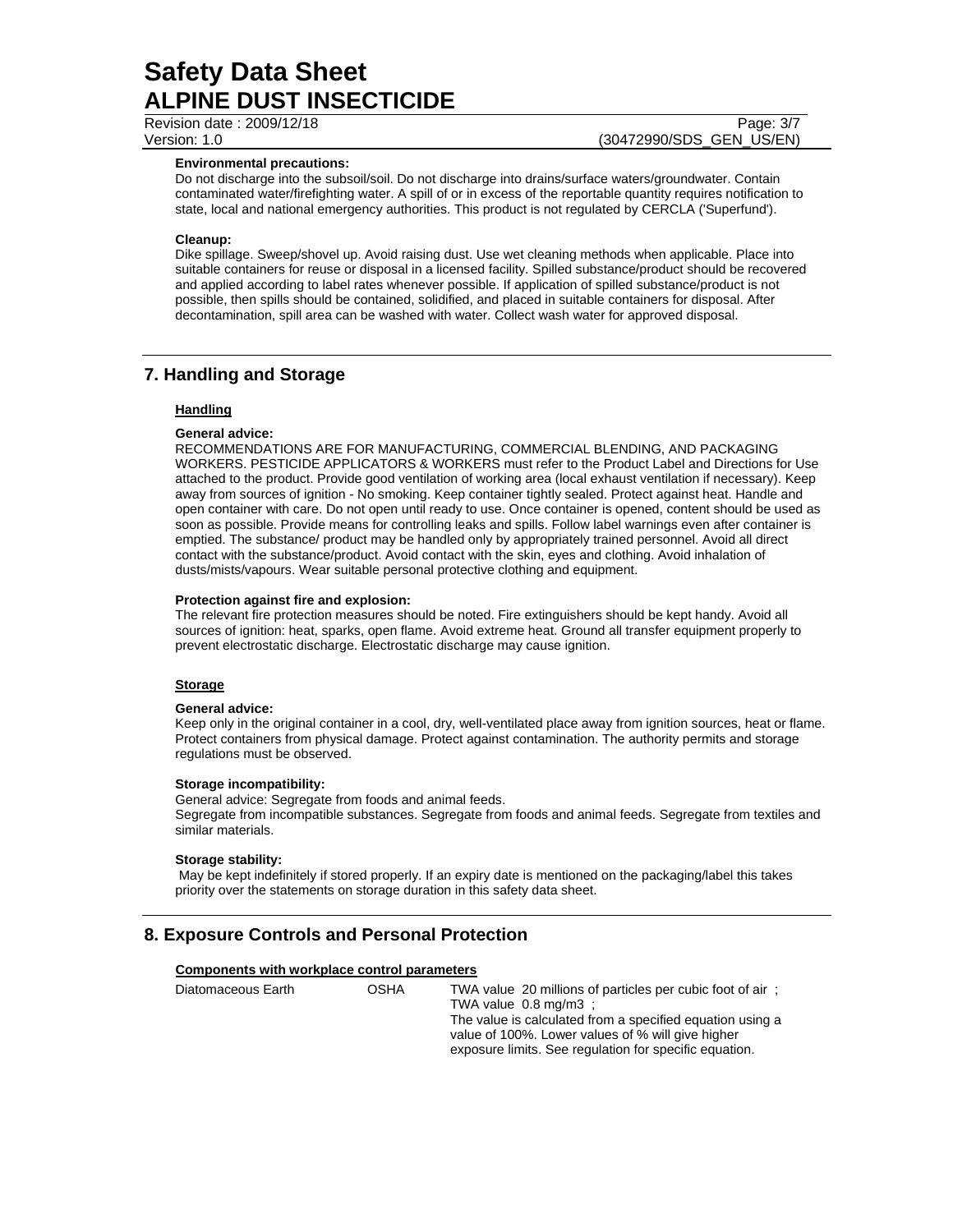Revision date : 2009/12/18 Page: 4/7

Version: 1.0 (30472990/SDS\_GEN\_US/EN)

### **Advice on system design:**

Whenever possible, engineering controls should be used to minimize the need for personal protective equipment.

### **Personal protective equipment**

#### **Respiratory protection:**

Wear respiratory protection if ventilation is inadequate. Wear a NIOSH-certified (or equivalent) organic vapour/particulate respirator. For situations where the airborne concentrations may exceed the level for which an air purifying respirator is effective, or where the levels are unknown or Immediately Dangerous to Life or Health (IDLH), use NIOSH-certified full facepiece pressure demand self-contained breathing apparatus (SCBA) or a full facepiece pressure demand supplied-air respirator (SAR) with escape provisions.

#### **Hand protection:**

Chemical resistant protective gloves, Protective glove selection must be based on the user's assessment of the workplace hazards.

#### **Eye protection:**

Safety glasses with side-shields. Tightly fitting safety goggles (chemical goggles). Wear face shield if splashing hazard exists.

#### **Body protection:**

Body protection must be chosen depending on activity and possible exposure, e.g. head protection, apron, protective boots, chemical-protection suit.

#### **General safety and hygiene measures:**

RECOMMENDATIONS FOR MANUFACTURING, COMMERCIAL BLENDING, AND PACKAGING WORKERS Wear long sleeved work shirt and long work pants in addition to other stated personal protective equipment. Work place should be equipped with a shower and an eye wash. Handle in accordance with good industrial hygiene and safety practice. Personal protective equipment should be decontaminated prior to reuse. Gloves must be inspected regularly and prior to each use. Replace if necessary (e.g. pinhole leaks). Take off immediately all contaminated clothing. Store work clothing separately. Hands and/or face should be washed before breaks and at the end of the shift. No eating, drinking, smoking or tobacco use at the place of work. Keep away from food, drink and animal feeding stuffs.

# **9. Physical and Chemical Properties**

| Form:<br>Odour:      | powder<br>earthy |                  |
|----------------------|------------------|------------------|
| Colour:              | white            |                  |
| pH value:            |                  | not soluble      |
| Melting point:       | 760 °C           |                  |
| Boiling point:       |                  | not applicable   |
| Density:             | $0.035$ g/cm3    |                  |
| Solubility in water: |                  | slightly soluble |
|                      |                  |                  |

## **10. Stability and Reactivity**

#### **Conditions to avoid:**

Avoid all sources of ignition: heat, sparks, open flame. Avoid extreme temperatures. Avoid prolonged exposure to extreme heat. Avoid contamination. Avoid electro-static discharge. This product may form an explosive mixture if: 1. the dust is suspended in the atmosphere as a dust cloud AND 2. the concentration of the dust is above the lower explosion limit (LEL) AND 3. the limiting oxygen concentration (LOC) is exceeded.

## **Substances to avoid:**

organic acids

#### **Hazardous reactions:**

The product is chemically stable.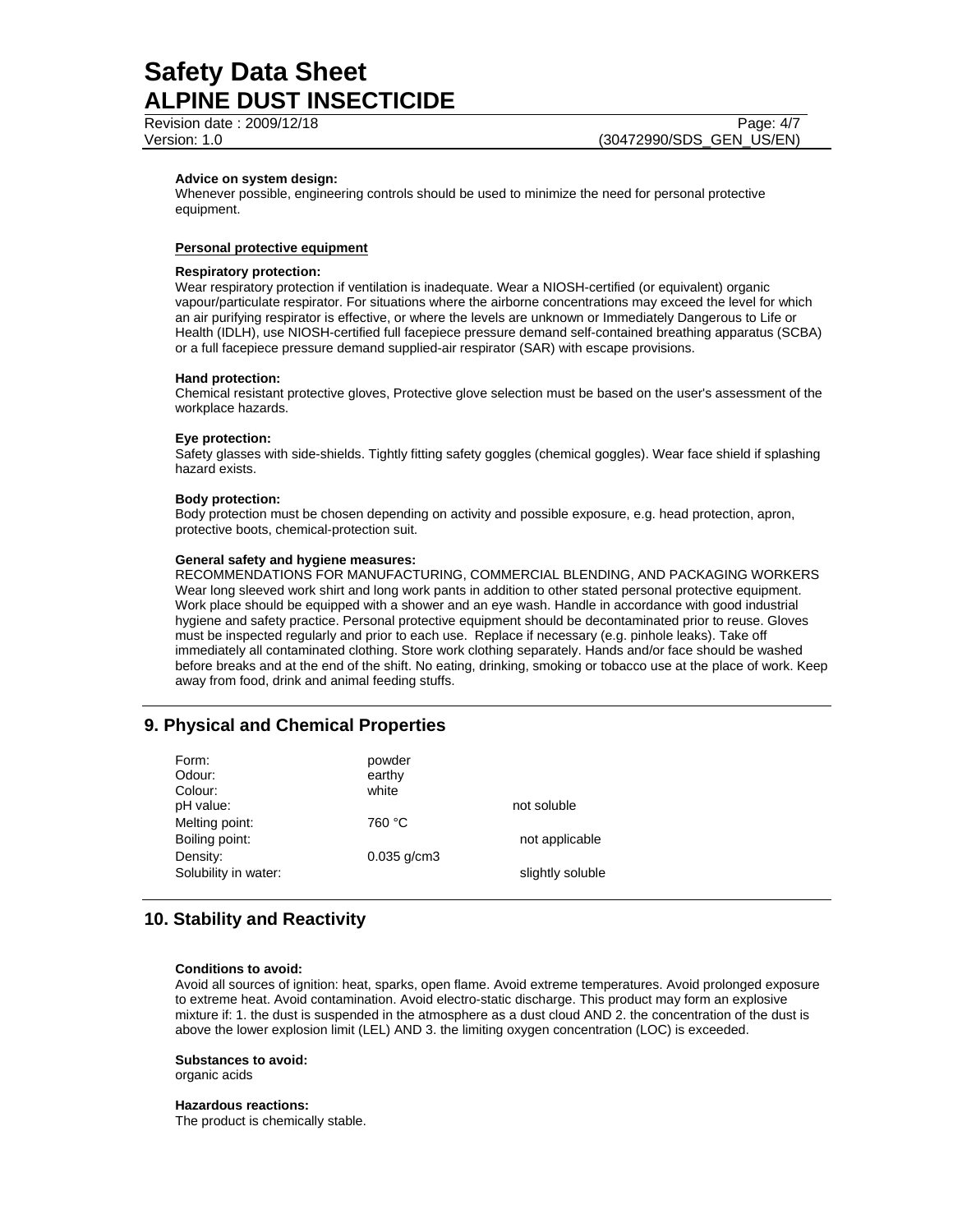Revision date : 2009/12/18 Page: 5/7

Version: 1.0 (30472990/SDS\_GEN\_US/EN)

**Decomposition products:** 

No hazardous decomposition products if stored and handled as prescribed/indicated., Prolonged thermal loading can result in products of degradation being given off.

### **Thermal decomposition:**

Possible thermal decomposition products:

carbon monoxide, carbon dioxide, nitrogen dioxide, nitrogen oxide Stable at ambient temperature. If product is heated above decomposition temperature toxic vapours may be released. To avoid thermal decomposition, do not overheat.

#### **Corrosion to metals:**

Corrosive effects to metal are not anticipated.

## **Oxidizing properties:**

not fire-propagating

# **11. Toxicological information**

### **Acute toxicity**

**Oral:** Type of value: LD50 Species: rat Value: > 5,000 mg/kg

#### **Inhalation:**

Type of value: LC50 Species: rat Value: > 2.08 mg/l

#### **Dermal:**

Type of value: LD50 Species: rat Value: > 5,000 mg/kg

## **Irritation / corrosion**

#### **Skin:**

Species: rabbit Result: Slightly irritating.

**Eye:** Species: rabbit Result: moderately irritating

#### **Sensitization:**

Species: guinea pig Result: Skin sensitizing effects were not observed in animal studies.

#### **Genetic toxicity**

*Information on: dinotefuran No mutagenic effects reported.*  ----------------------------------

#### **Carcinogenicity**

*Information on: dinotefuran In long-term studies in rats and mice in which the substance was given by feed, a carcinogenic effect was not observed.*  ----------------------------------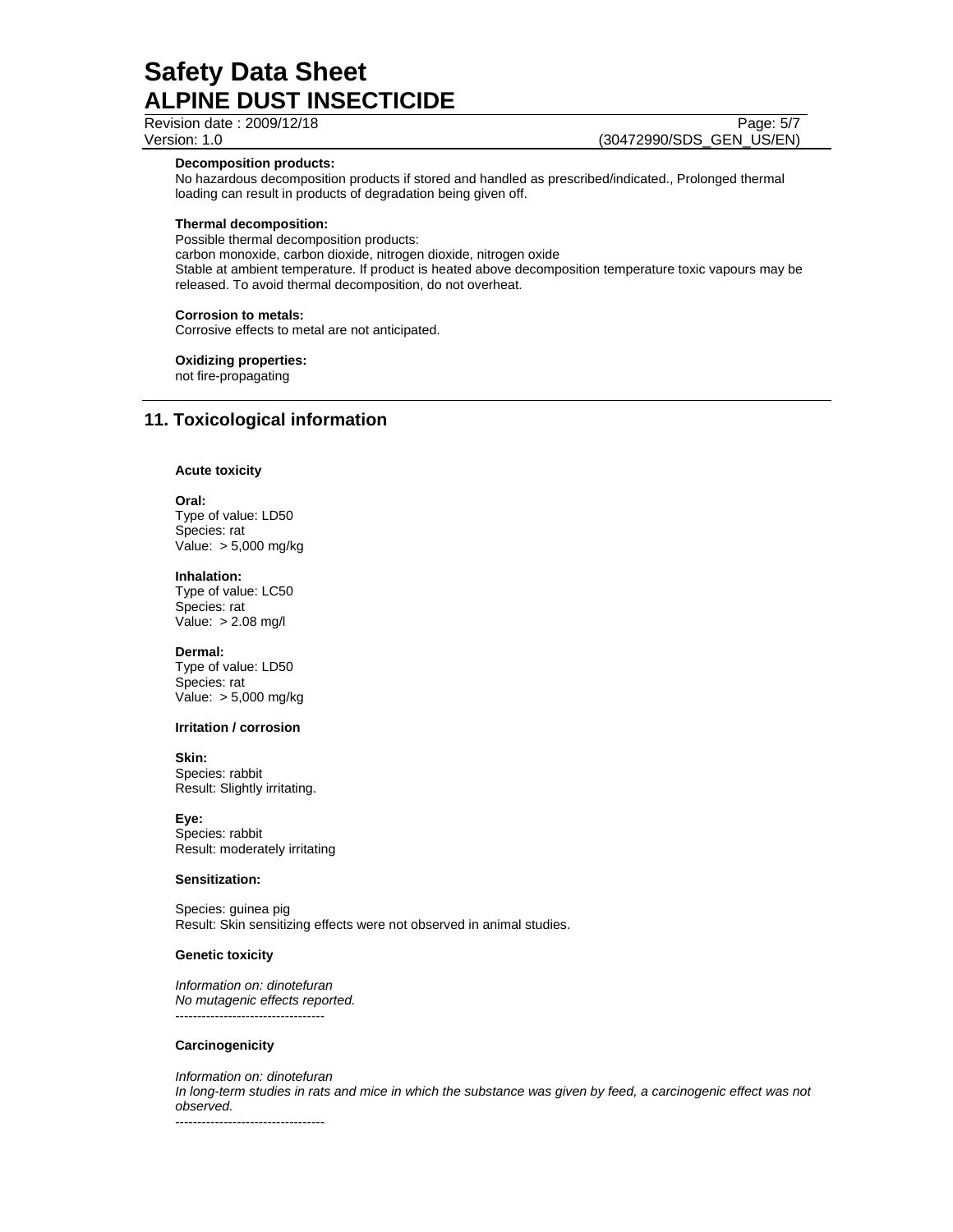Revision date : 2009/12/18 Page: 6/7

Version: 1.0 (30472990/SDS\_GEN\_US/EN)

## **Reproductive toxicity**

*Information on: dinotefuran No reproductive toxic effects reported.*  ----------------------------------

#### **Development:**

*Information on: dinotefuran No indications of a developmental toxic / teratogenic effect were seen in animal studies.*  ----------------------------------

# **12. Ecological Information**

#### **Fish**

*Information on: dinotefuran Acute: Oncorhynchus mykiss/LC50 (96 h): > 100 mg/l*  ----------------------------------

#### **Aquatic invertebrates**

*Information on: dinotefuran Acute: shrimp/LC50 (96 h): 0.79 mg/l*  ----------------------------------

# **13. Disposal considerations**

#### **Waste disposal of substance:**

Pesticide wastes are regulated. If pesticide wastes cannot be disposed of according to label instructions, contact the State Pesticide or Environmental Control Agency or the Hazardous Waste representative at the nearest EPA Regional Office for guidance.

Must be dumped or incinerated in accordance with local regulations.

#### **Container disposal:**

Rinse thoroughly at least three times (triple rinse) in accordance with EPA recommendations. Consult state or local disposal authorities for approved alternative procedures such as container recycling. Recommend crushing, puncturing or other means to prevent unauthorized use of used containers. Contaminated packaging should be emptied as far as possible and disposed of in the same manner as the substance/product.

# **14. Transport Information**

**Land transport**  USDOT

Not classified as a dangerous good under transport regulations

**Sea transport**  IMDG

Not classified as a dangerous good under transport regulations